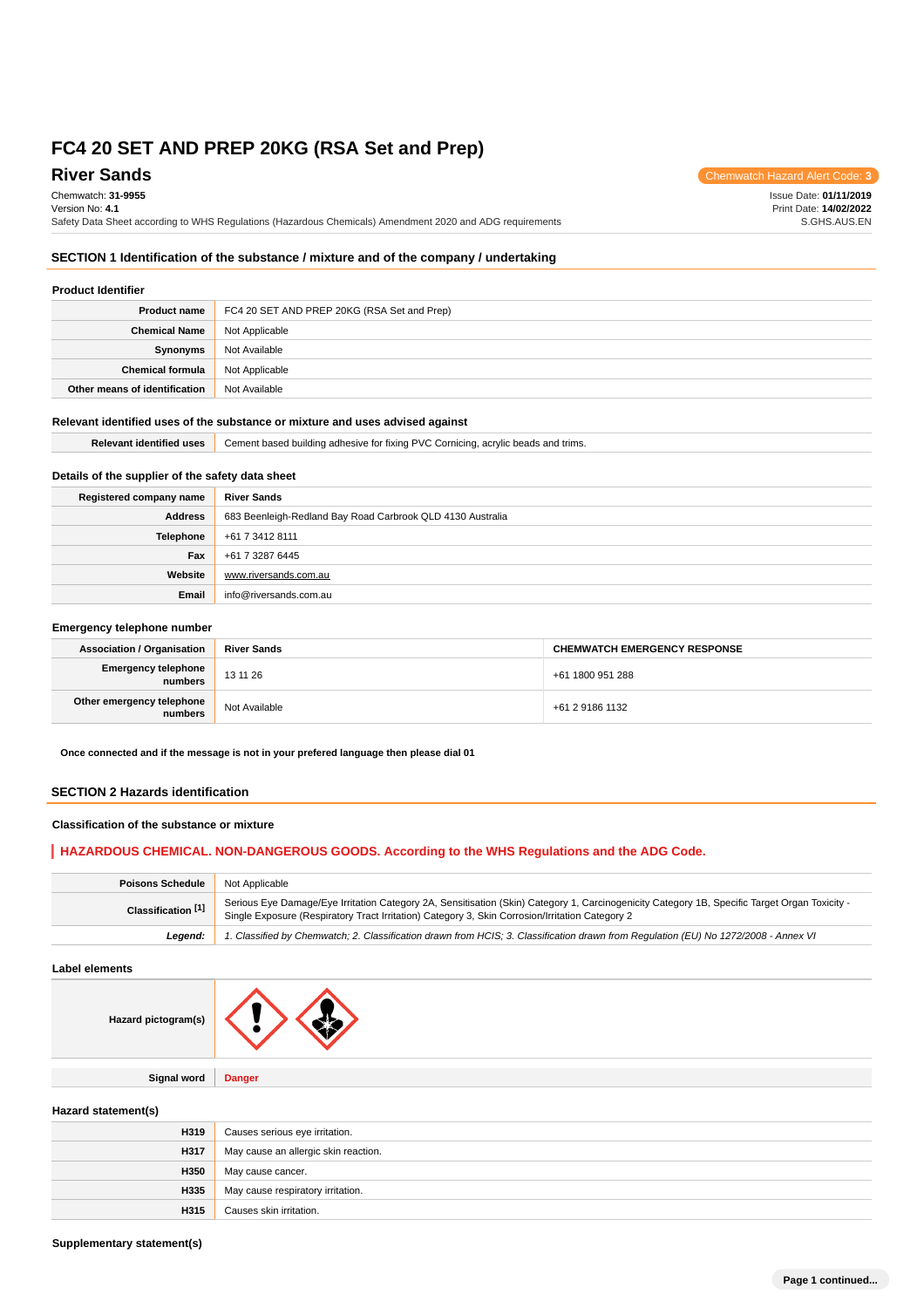### Not Applicable

# **Precautionary statement(s) Prevention**

| P <sub>201</sub> | Obtain special instructions before use.                                          |
|------------------|----------------------------------------------------------------------------------|
| P271             | Use only outdoors or in a well-ventilated area.                                  |
| P280             | Wear protective gloves, protective clothing, eye protection and face protection. |
| P <sub>261</sub> | Avoid breathing dust/fumes.                                                      |
| P <sub>264</sub> | Wash all exposed external body areas thoroughly after handling.                  |
| P272             | Contaminated work clothing should not be allowed out of the workplace.           |

## **Precautionary statement(s) Response**

| P308+P313      | IF exposed or concerned: Get medical advice/attention.                                                                           |
|----------------|----------------------------------------------------------------------------------------------------------------------------------|
| P302+P352      | IF ON SKIN: Wash with plenty of water.                                                                                           |
| P305+P351+P338 | IF IN EYES: Rinse cautiously with water for several minutes. Remove contact lenses, if present and easy to do. Continue rinsing. |
| P312           | Call a POISON CENTER/doctor/physician/first aider/if you feel unwell.                                                            |
| P333+P313      | If skin irritation or rash occurs: Get medical advice/attention.                                                                 |
| P337+P313      | If eye irritation persists: Get medical advice/attention.                                                                        |
| P362+P364      | Take off contaminated clothing and wash it before reuse.                                                                         |
| P304+P340      | IF INHALED: Remove person to fresh air and keep comfortable for breathing.                                                       |

## **Precautionary statement(s) Storage**

| P405      | Store locked up.                                                 |
|-----------|------------------------------------------------------------------|
| P403+P233 | Store in a well-ventilated place. Keep container tightly closed. |
|           |                                                                  |

### **Precautionary statement(s) Disposal**

**P501** Dispose of contents/container to authorised hazardous or special waste collection point in accordance with any local regulation.

## **SECTION 3 Composition / information on ingredients**

#### **Substances**

See section below for composition of Mixtures

## **Mixtures**

| <b>CAS No</b> | %[weight]                                           | Name                                                                                                                                    |
|---------------|-----------------------------------------------------|-----------------------------------------------------------------------------------------------------------------------------------------|
| 14808-60-7.   | 40-60                                               | graded sand                                                                                                                             |
| 65997-15-1    | $30 - 40$                                           | portland cement                                                                                                                         |
| Not Available | 10-30                                               | Ingredients determined not to be hazardous                                                                                              |
| Not Available |                                                     | may contain                                                                                                                             |
| 14808-60-7    |                                                     | silica crystalline - quartz                                                                                                             |
| Legend:       | Classification drawn from C&L * EU IOELVs available | 1. Classified by Chemwatch; 2. Classification drawn from HCIS; 3. Classification drawn from Regulation (EU) No 1272/2008 - Annex VI; 4. |

# **SECTION 4 First aid measures**

## **Description of first aid measures**

| <b>Eye Contact</b>  | If this product comes in contact with the eyes:<br>• Wash out immediately with fresh running water.<br>Ensure complete irrigation of the eye by keeping eyelids apart and away from eye and moving the eyelids by occasionally lifting the upper<br>and lower lids.<br>Seek medical attention without delay; if pain persists or recurs seek medical attention.<br>Removal of contact lenses after an eye injury should only be undertaken by skilled personnel.                                   |
|---------------------|----------------------------------------------------------------------------------------------------------------------------------------------------------------------------------------------------------------------------------------------------------------------------------------------------------------------------------------------------------------------------------------------------------------------------------------------------------------------------------------------------|
| <b>Skin Contact</b> | If skin contact occurs:<br>Immediately remove all contaminated clothing, including footwear.<br>Flush skin and hair with running water (and soap if available).<br>Seek medical attention in event of irritation.                                                                                                                                                                                                                                                                                  |
| Inhalation          | If fumes or combustion products are inhaled remove from contaminated area.<br>Lay patient down. Keep warm and rested.<br>Prostheses such as false teeth, which may block airway, should be removed, where possible, prior to initiating first aid procedures.<br>Apply artificial respiration if not breathing, preferably with a demand valve resuscitator, bag-valve mask device, or pocket mask as trained.<br>Perform CPR if necessary.<br>Transport to hospital, or doctor, without delay.    |
| Ingestion           | If swallowed do <b>NOT</b> induce vomiting.<br>► If vomiting occurs, lean patient forward or place on left side (head-down position, if possible) to maintain open airway and prevent aspiration.<br>• Observe the patient carefully.<br>▶ Never give liquid to a person showing signs of being sleepy or with reduced awareness; i.e. becoming unconscious.<br>• Give water to rinse out mouth, then provide liquid slowly and as much as casualty can comfortably drink.<br>Seek medical advice. |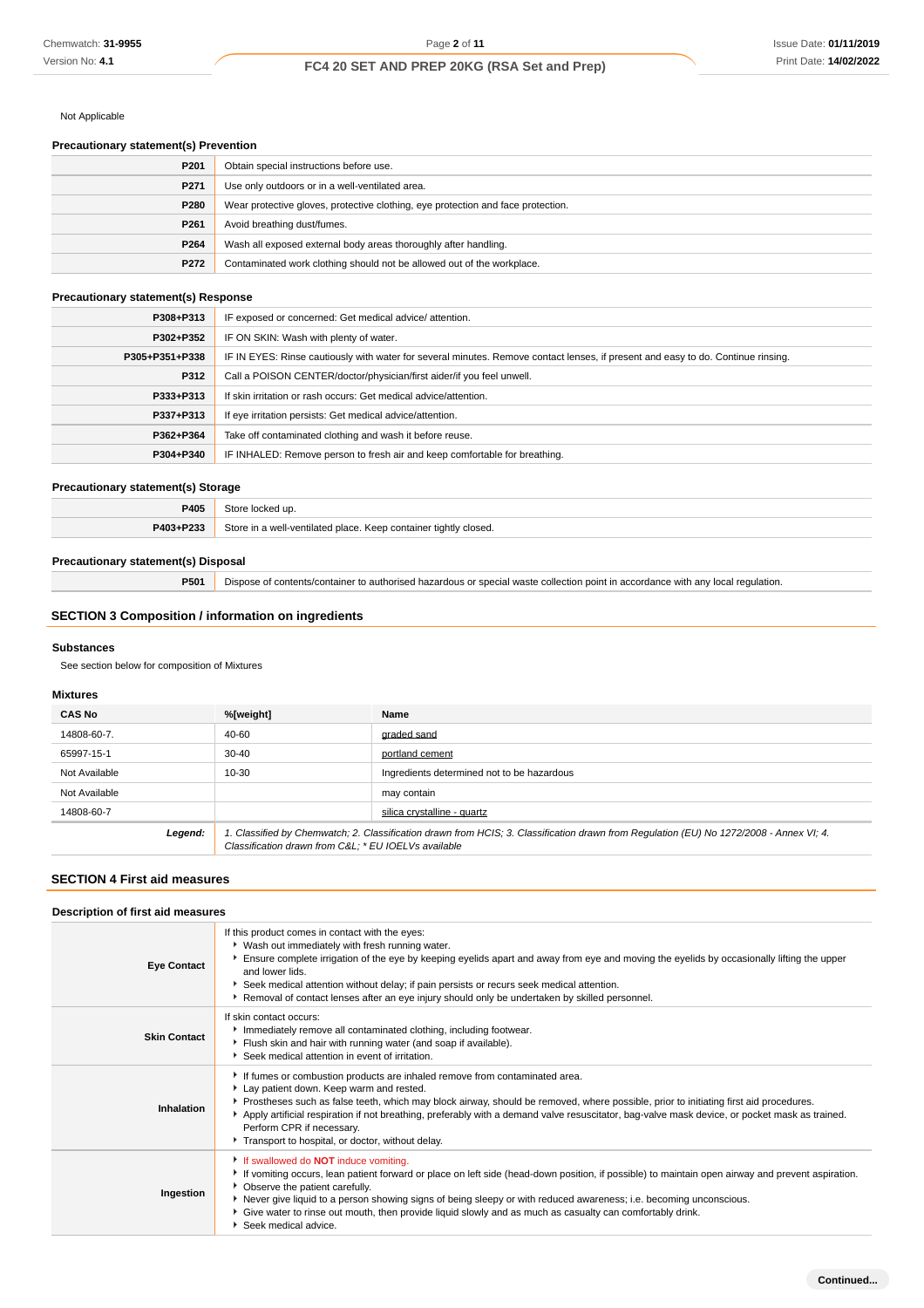Version No: **4.1**

## **Indication of any immediate medical attention and special treatment needed**

Treat symptomatically.

- For acute or short-term repeated exposures to highly alkaline materials:
- Respiratory stress is uncommon but present occasionally because of soft tissue edema.
- Unless endotracheal intubation can be accomplished under direct vision, cricothyroidotomy or tracheotomy may be necessary.
- Oxygen is given as indicated.
- **F** The presence of shock suggests perforation and mandates an intravenous line and fluid administration.
- **P** Damage due to alkaline corrosives occurs by liquefaction necrosis whereby the saponification of fats and solubilisation of proteins allow deep penetration into the tissue.

Alkalis continue to cause damage after exposure.

INGESTION:

Milk and water are the preferred diluents

No more than 2 glasses of water should be given to an adult.

- Neutralising agents should never be given since exothermic heat reaction may compound injury.
- \* Catharsis and emesis are absolutely contra-indicated.
- \* Activated charcoal does not absorb alkali.
- \* Gastric lavage should not be used.
- Supportive care involves the following:
- Withhold oral feedings initially.
- If endoscopy confirms transmucosal injury start steroids only within the first 48 hours.
- Carefully evaluate the amount of tissue necrosis before assessing the need for surgical intervention.
- Patients should be instructed to seek medical attention whenever they develop difficulty in swallowing (dysphagia).

SKIN AND EYE:

**Injury should be irrigated for 20-30 minutes.** 

Eye injuries require saline. [Ellenhorn & Barceloux: Medical Toxicology]

## **SECTION 5 Firefighting measures**

#### **Extinguishing media**

- Foam.
- Dry chemical powder. ▶ BCF (where regulations permit).
- ▶ Carbon dioxide.
- Water spray or fog Large fires only.

#### **Special hazards arising from the substrate or mixture**

**Fire Incompatibility Avoid contamination with oxidising agents i.e. nitrates, oxidising acids, chlorine bleaches, pool chlorine etc. as ignition may result** 

## **Advice for firefighters**

| <b>Fire Fighting</b>         | Alert Fire Brigade and tell them location and nature of hazard.<br>▶ Wear breathing apparatus plus protective gloves.<br>Prevent, by any means available, spillage from entering drains or water courses.<br>Use water delivered as a fine spray to control fire and cool adjacent area.<br>DO NOT approach containers suspected to be hot.<br>Cool fire exposed containers with water spray from a protected location.<br>If safe to do so, remove containers from path of fire.<br>Equipment should be thoroughly decontaminated after use.                                                            |
|------------------------------|----------------------------------------------------------------------------------------------------------------------------------------------------------------------------------------------------------------------------------------------------------------------------------------------------------------------------------------------------------------------------------------------------------------------------------------------------------------------------------------------------------------------------------------------------------------------------------------------------------|
| <b>Fire/Explosion Hazard</b> | Non combustible.<br>Not considered a significant fire risk, however containers may burn.<br>Decomposes on heating and produces toxic fumes of:<br>carbon monoxide (CO)<br>carbon dioxide (CO2)<br>nitrogen oxides (NOx)<br>silicon dioxide (SiO2)<br>other pyrolysis products typical of burning organic material.<br>When aluminium oxide dust is dispersed in air, firefighters should wear protection against inhalation of dust particles, which can also contain<br>hazardous substances from the fire absorbed on the alumina particles.<br>May emit poisonous fumes.<br>May emit corrosive fumes. |
| <b>HAZCHEM</b>               | Not Applicable                                                                                                                                                                                                                                                                                                                                                                                                                                                                                                                                                                                           |

## **SECTION 6 Accidental release measures**

#### **Personal precautions, protective equipment and emergency procedures**

See section 8

#### **Environmental precautions**

See section 12

#### **Methods and material for containment and cleaning up**

| <b>Minor Spills</b> | Remove all ignition sources.<br>Clean up all spills immediately.<br>Avoid contact with skin and eyes.<br>► Control personal contact with the substance, by using protective equipment.<br>▶ Use dry clean up procedures and avoid generating dust.<br>Place in a suitable, labelled container for waste disposal. |
|---------------------|-------------------------------------------------------------------------------------------------------------------------------------------------------------------------------------------------------------------------------------------------------------------------------------------------------------------|
| <b>Major Spills</b> | Moderate hazard.<br>CAUTION: Advise personnel in area.<br>Alert Emergency Services and tell them location and nature of hazard.                                                                                                                                                                                   |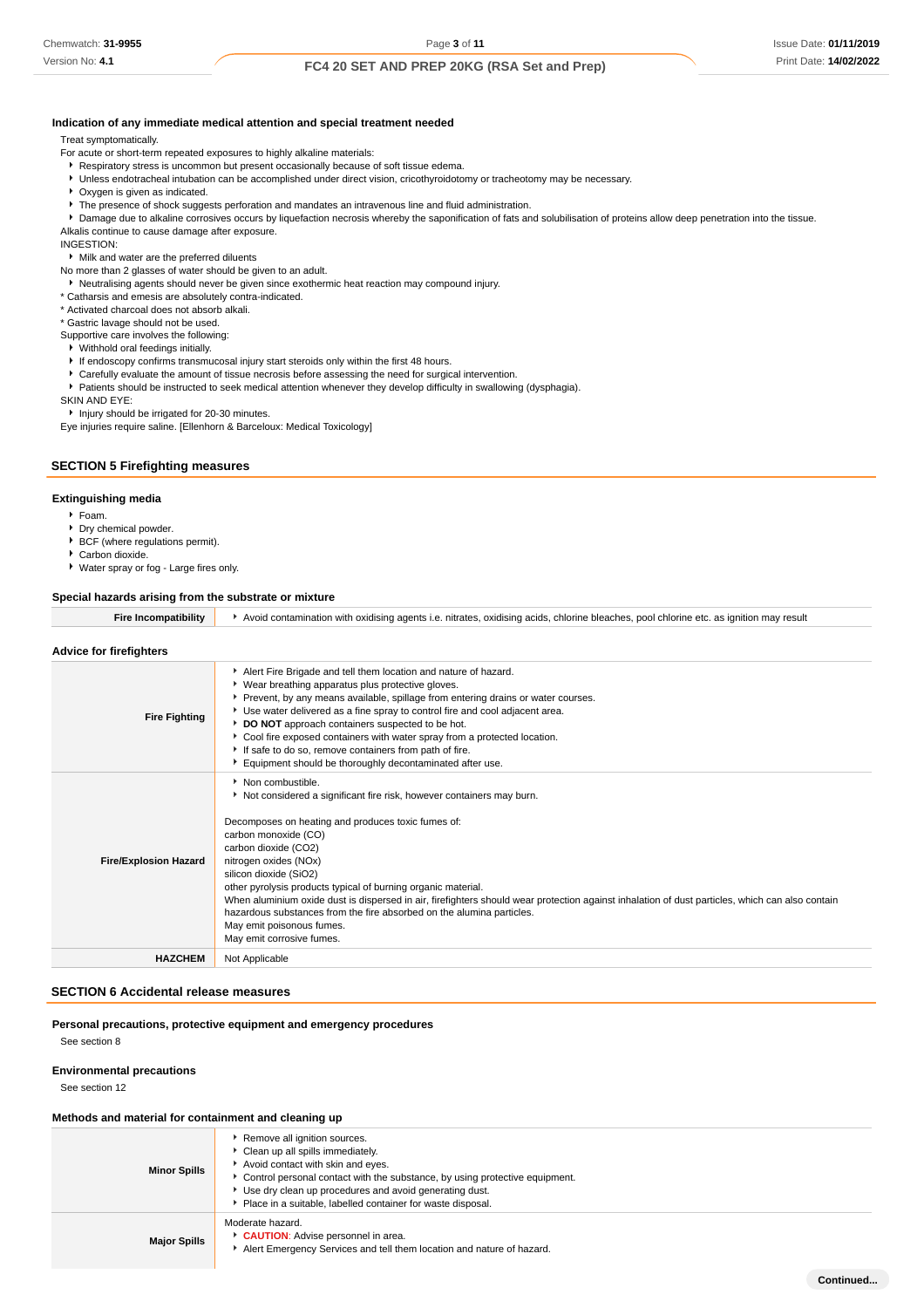| • Control personal contact by wearing protective clothing.                                                                               |
|------------------------------------------------------------------------------------------------------------------------------------------|
| Prevent, by any means available, spillage from entering drains or water courses.                                                         |
| Recover product wherever possible.                                                                                                       |
| IF DRY: Use dry clean up procedures and avoid generating dust. Collect residues and place in sealed plastic bags or other containers for |
| disposal. IF WET: Vacuum/shovel up and place in labelled containers for disposal.                                                        |
| ALWAYS: Wash area down with large amounts of water and prevent runoff into drains.                                                       |
| If contamination of drains or waterways occurs, advise Emergency Services.                                                               |

Personal Protective Equipment advice is contained in Section 8 of the SDS.

## **SECTION 7 Handling and storage**

| Precautions for safe handling |                                                                                                                                                                                                                                                                                                                                                                                                                                                                                                                                                                                                                                                                                                                                                                                                                                                                                                                                                                                                                                                                                                                                                                                                                                                                                                                                                                                                                                                                                                                                                                                                                                                                                                                                                                                                                                                                                                                                                                                                                                                                                                                                                                                                                                                                                                                                                                                                                                                                                                                                                                                                                                                                                                                                                                                                                                                                                                                                                                                                                                                                                                                                                                                                                                                              |
|-------------------------------|--------------------------------------------------------------------------------------------------------------------------------------------------------------------------------------------------------------------------------------------------------------------------------------------------------------------------------------------------------------------------------------------------------------------------------------------------------------------------------------------------------------------------------------------------------------------------------------------------------------------------------------------------------------------------------------------------------------------------------------------------------------------------------------------------------------------------------------------------------------------------------------------------------------------------------------------------------------------------------------------------------------------------------------------------------------------------------------------------------------------------------------------------------------------------------------------------------------------------------------------------------------------------------------------------------------------------------------------------------------------------------------------------------------------------------------------------------------------------------------------------------------------------------------------------------------------------------------------------------------------------------------------------------------------------------------------------------------------------------------------------------------------------------------------------------------------------------------------------------------------------------------------------------------------------------------------------------------------------------------------------------------------------------------------------------------------------------------------------------------------------------------------------------------------------------------------------------------------------------------------------------------------------------------------------------------------------------------------------------------------------------------------------------------------------------------------------------------------------------------------------------------------------------------------------------------------------------------------------------------------------------------------------------------------------------------------------------------------------------------------------------------------------------------------------------------------------------------------------------------------------------------------------------------------------------------------------------------------------------------------------------------------------------------------------------------------------------------------------------------------------------------------------------------------------------------------------------------------------------------------------------------|
| Safe handling                 | Avoid all personal contact, including inhalation.<br>▶ Wear protective clothing when risk of exposure occurs.<br>Use in a well-ventilated area.<br>Prevent concentration in hollows and sumps.<br>DO NOT enter confined spaces until atmosphere has been checked.<br>DO NOT allow material to contact humans, exposed food or food utensils.<br>Avoid contact with incompatible materials.<br>* When handling, DO NOT eat, drink or smoke.<br>Keep containers securely sealed when not in use.<br>Avoid physical damage to containers.<br>Always wash hands with soap and water after handling.<br>▶ Work clothes should be laundered separately. Launder contaminated clothing before re-use.<br>Use good occupational work practice.<br>▶ Observe manufacturer's storage and handling recommendations contained within this SDS.<br>Atmosphere should be regularly checked against established exposure standards to ensure safe working conditions are maintained.<br>▶ Organic powders when finely divided over a range of concentrations regardless of particulate size or shape and suspended in air or some<br>other oxidizing medium may form explosive dust-air mixtures and result in a fire or dust explosion (including secondary explosions)<br>Minimise airborne dust and eliminate all ignition sources. Keep away from heat, hot surfaces, sparks, and flame.<br>Establish good housekeeping practices.<br>Remove dust accumulations on a regular basis by vacuuming or gentle sweeping to avoid creating dust clouds.<br>▶ Use continuous suction at points of dust generation to capture and minimise the accumulation of dusts. Particular attention should be given<br>to overhead and hidden horizontal surfaces to minimise the probability of a "secondary" explosion. According to NFPA Standard 654, dust<br>layers 1/32 in. (0.8 mm) thick can be sufficient to warrant immediate cleaning of the area.<br>Do not use air hoses for cleaning.<br>▶ Minimise dry sweeping to avoid generation of dust clouds. Vacuum dust-accumulating surfaces and remove to a chemical disposal area.<br>Vacuums with explosion-proof motors should be used.<br>▶ Control sources of static electricity. Dusts or their packages may accumulate static charges, and static discharge can be a source of ignition.<br>Solids handling systems must be designed in accordance with applicable standards (e.g. NFPA including 654 and 77) and other national<br>quidance.<br>▶ Do not empty directly into flammable solvents or in the presence of flammable vapors.<br>The operator, the packaging container and all equipment must be grounded with electrical bonding and grounding systems. Plastic bags and<br>plastics cannot be grounded, and antistatic bags do not completely protect against development of static charges.<br>Empty containers may contain residual dust which has the potential to accumulate following settling. Such dusts may explode in the presence of<br>an appropriate ignition source.<br>Do NOT cut, drill, grind or weld such containers.<br>In addition ensure such activity is not performed near full, partially empty or empty containers without appropriate workplace safety<br>authorisation or permit. |
| <b>Other information</b>      | Consider storage under inert gas.<br>Store in original containers.<br>Keep containers securely sealed.<br>Store in a cool, dry area protected from environmental extremes.<br>Store away from incompatible materials and foodstuff containers.<br>Protect containers against physical damage and check regularly for leaks.<br>• Observe manufacturer's storage and handling recommendations contained within this SDS.<br>For major quantities:<br>▶ Consider storage in bunded areas - ensure storage areas are isolated from sources of community water (including stormwater, ground water,<br>lakes and streams}.<br>Ensure that accidental discharge to air or water is the subject of a contingency disaster management plan; this may require consultation with<br>local authorities.                                                                                                                                                                                                                                                                                                                                                                                                                                                                                                                                                                                                                                                                                                                                                                                                                                                                                                                                                                                                                                                                                                                                                                                                                                                                                                                                                                                                                                                                                                                                                                                                                                                                                                                                                                                                                                                                                                                                                                                                                                                                                                                                                                                                                                                                                                                                                                                                                                                                |

**Conditions for safe storage, including any incompatibilities**

| Suitable container      | Polyethylene or polypropylene container.<br>Check all containers are clearly labelled and free from leaks.                                                                                                                                                                                         |
|-------------------------|----------------------------------------------------------------------------------------------------------------------------------------------------------------------------------------------------------------------------------------------------------------------------------------------------|
| Storage incompatibility | Avoid strong acids, acid chlorides, acid anhydrides and chloroformates.<br>Avoid contact with copper, aluminium and their alloys.<br>Avoid reaction with oxidising agents<br><b>NOTE:</b> May develop pressure in containers; open carefully. Vent periodically.<br>Segregate from alcohol, water. |

## **SECTION 8 Exposure controls / personal protection**

### **Control parameters**

## **Occupational Exposure Limits (OEL)**

| INGREDIENT DATA              |             |                                                   |               |                  |                  |               |
|------------------------------|-------------|---------------------------------------------------|---------------|------------------|------------------|---------------|
| Source                       | Ingredient  | <b>Material name</b>                              | <b>TWA</b>    | STEL             | Peak             | <b>Notes</b>  |
| Australia Exposure Standards | graded sand | Silica - Crystalline: Quartz<br>(respirable dust) | 0.05<br>mg/m3 | Not<br>Available | Not<br>Available | Not Available |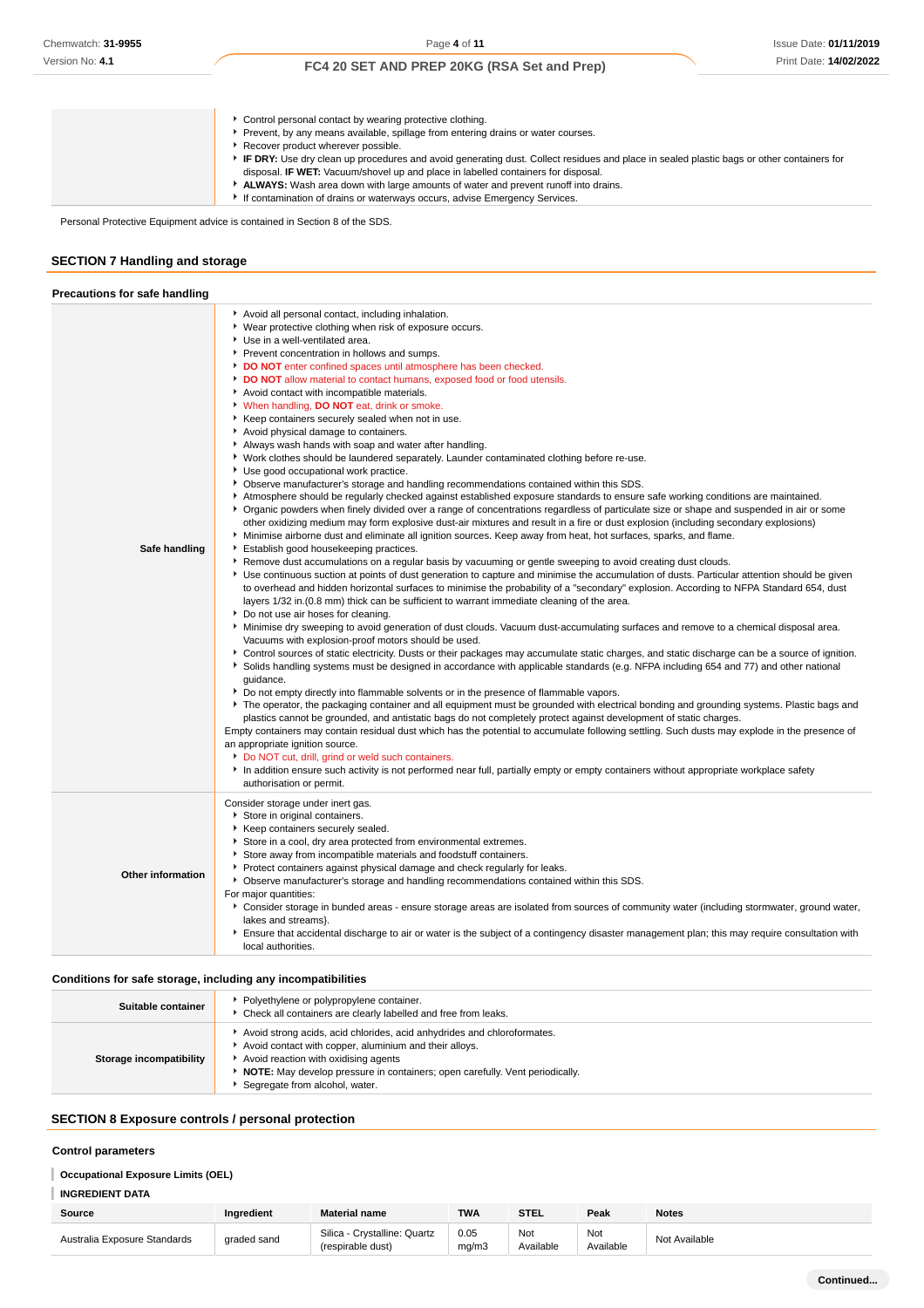| Source                       | Ingredient                     | <b>Material name</b>                              | <b>TWA</b>        | <b>STEL</b>             | Peak                | <b>Notes</b>                                                                                |  |
|------------------------------|--------------------------------|---------------------------------------------------|-------------------|-------------------------|---------------------|---------------------------------------------------------------------------------------------|--|
| Australia Exposure Standards | portland cement                | Portland cement                                   | 10<br>mg/m3       | <b>Not</b><br>Available | Not<br>Available    | (a) This value is for inhalable dust containing<br>no asbestos and < 1% crystalline silica. |  |
| Australia Exposure Standards | silica crystalline -<br>quartz | Silica - Crystalline: Quartz<br>(respirable dust) | 0.05<br>mg/m3     | <b>Not</b><br>Available | Not<br>Available    | Not Available                                                                               |  |
| <b>Emergency Limits</b>      |                                |                                                   |                   |                         |                     |                                                                                             |  |
| Ingredient                   | TEEL-1                         |                                                   | TEEL-2            |                         |                     | TEEL-3                                                                                      |  |
| graded sand                  | $0.075$ mg/m $3$               |                                                   | $33 \text{ mg/m}$ |                         |                     | 200 mg/m3                                                                                   |  |
| silica crystalline - quartz  | $0.075$ mg/m3                  |                                                   | 33 mg/m3          |                         |                     | 200 mg/m3                                                                                   |  |
|                              |                                |                                                   |                   |                         |                     |                                                                                             |  |
| Ingredient                   | <b>Original IDLH</b>           |                                                   |                   |                         | <b>Revised IDLH</b> |                                                                                             |  |
| graded sand                  |                                | 25 mg/m3 / 50 mg/m3                               |                   |                         |                     | Not Available                                                                               |  |
| portland cement              | 5,000 mg/m3                    |                                                   |                   |                         |                     | Not Available                                                                               |  |
| silica crystalline - quartz  |                                | 25 mg/m3 / 50 mg/m3                               |                   |                         |                     | Not Available                                                                               |  |

### **Exposure controls**

| Appropriate engineering<br>controls | The basic types of engineering controls are:<br>Process controls which involve changing the way a job activity or process is done to reduce the risk.<br>Enclosure and/or isolation of emission source which keeps a selected hazard "physically" away from the worker and ventilation that strategically<br>"adds" and "removes" air in the work environment. Ventilation can remove or dilute an air contaminant if designed properly. The design of a<br>ventilation system must match the particular process and chemical or contaminant in use.<br>Employers may need to use multiple types of controls to prevent employee overexposure.<br>Local exhaust ventilation is required where solids are handled as powders or crystals; even when particulates are relatively large, a certain<br>proportion will be powdered by mutual friction.<br>Exhaust ventilation should be designed to prevent accumulation and recirculation of particulates in the workplace.<br>If in spite of local exhaust an adverse concentration of the substance in air could occur, respiratory protection should be considered. Such<br>protection might consist of:<br>(a): particle dust respirators, if necessary, combined with an absorption cartridge;<br>(b): filter respirators with absorption cartridge or canister of the right type;<br>(c): fresh-air hoods or masks<br>Example 1 Build-up of electrostatic charge on the dust particle, may be prevented by bonding and grounding.<br>• Powder handling equipment such as dust collectors, dryers and mills may require additional protection measures such as explosion venting.<br>Air contaminants generated in the workplace possess varying "escape" velocities which, in turn, determine the "capture velocities" of fresh<br>circulating air required to efficiently remove the contaminant.<br>Air Speed:<br>Type of Contaminant:<br>direct spray, spray painting in shallow booths, drum filling, conveyer loading, crusher dusts, gas discharge (active<br>1-2.5 m/s (200-500<br>generation into zone of rapid air motion)<br>ft/min)<br>grinding, abrasive blasting, tumbling, high speed wheel generated dusts (released at high initial velocity into zone<br>2.5-10 m/s (500-2000<br>of very high rapid air motion).<br>ft/min)<br>Within each range the appropriate value depends on:<br>Upper end of the range<br>Lower end of the range<br>1: Room air currents minimal or favourable to capture<br>1: Disturbing room air currents<br>2: Contaminants of low toxicity or of nuisance value only<br>2: Contaminants of high toxicity<br>3: Intermittent, low production.<br>3: High production, heavy use<br>4: Large hood or large air mass in motion<br>4: Small hood-local control only<br>Simple theory shows that air velocity falls rapidly with distance away from the opening of a simple extraction pipe. Velocity generally decreases<br>with the square of distance from the extraction point (in simple cases). Therefore the air speed at the extraction point should be adjusted,<br>accordingly, after reference to distance from the contaminating source. The air velocity at the extraction fan, for example, should be a minimum of<br>4-10 m/s (800-2000 ft/min) for extraction of crusher dusts generated 2 metres distant from the extraction point. Other mechanical considerations, |  |  |  |  |
|-------------------------------------|--------------------------------------------------------------------------------------------------------------------------------------------------------------------------------------------------------------------------------------------------------------------------------------------------------------------------------------------------------------------------------------------------------------------------------------------------------------------------------------------------------------------------------------------------------------------------------------------------------------------------------------------------------------------------------------------------------------------------------------------------------------------------------------------------------------------------------------------------------------------------------------------------------------------------------------------------------------------------------------------------------------------------------------------------------------------------------------------------------------------------------------------------------------------------------------------------------------------------------------------------------------------------------------------------------------------------------------------------------------------------------------------------------------------------------------------------------------------------------------------------------------------------------------------------------------------------------------------------------------------------------------------------------------------------------------------------------------------------------------------------------------------------------------------------------------------------------------------------------------------------------------------------------------------------------------------------------------------------------------------------------------------------------------------------------------------------------------------------------------------------------------------------------------------------------------------------------------------------------------------------------------------------------------------------------------------------------------------------------------------------------------------------------------------------------------------------------------------------------------------------------------------------------------------------------------------------------------------------------------------------------------------------------------------------------------------------------------------------------------------------------------------------------------------------------------------------------------------------------------------------------------------------------------------------------------------------------------------------------------------------------------------------------------------------------------------------------------------------------------------------------------------------------------------------------------------------------------------------------------------------------------------------------------------------------------------------------------------------------------------------------|--|--|--|--|
| <b>Personal protection</b>          |                                                                                                                                                                                                                                                                                                                                                                                                                                                                                                                                                                                                                                                                                                                                                                                                                                                                                                                                                                                                                                                                                                                                                                                                                                                                                                                                                                                                                                                                                                                                                                                                                                                                                                                                                                                                                                                                                                                                                                                                                                                                                                                                                                                                                                                                                                                                                                                                                                                                                                                                                                                                                                                                                                                                                                                                                                                                                                                                                                                                                                                                                                                                                                                                                                                                                                                                                                                |  |  |  |  |
| Eye and face protection             | Safety glasses with side shields.<br>Chemical goggles.<br>Contact lenses may pose a special hazard; soft contact lenses may absorb and concentrate irritants. A written policy document, describing<br>the wearing of lenses or restrictions on use, should be created for each workplace or task. This should include a review of lens absorption<br>and adsorption for the class of chemicals in use and an account of injury experience. Medical and first-aid personnel should be trained in<br>their removal and suitable equipment should be readily available. In the event of chemical exposure, begin eye irrigation immediately and<br>remove contact lens as soon as practicable. Lens should be removed at the first signs of eye redness or irritation - lens should be removed in<br>a clean environment only after workers have washed hands thoroughly. [CDC NIOSH Current Intelligence Bulletin 59], [AS/NZS 1336 or<br>national equivalent]                                                                                                                                                                                                                                                                                                                                                                                                                                                                                                                                                                                                                                                                                                                                                                                                                                                                                                                                                                                                                                                                                                                                                                                                                                                                                                                                                                                                                                                                                                                                                                                                                                                                                                                                                                                                                                                                                                                                                                                                                                                                                                                                                                                                                                                                                                                                                                                                                  |  |  |  |  |
| <b>Skin protection</b>              | See Hand protection below                                                                                                                                                                                                                                                                                                                                                                                                                                                                                                                                                                                                                                                                                                                                                                                                                                                                                                                                                                                                                                                                                                                                                                                                                                                                                                                                                                                                                                                                                                                                                                                                                                                                                                                                                                                                                                                                                                                                                                                                                                                                                                                                                                                                                                                                                                                                                                                                                                                                                                                                                                                                                                                                                                                                                                                                                                                                                                                                                                                                                                                                                                                                                                                                                                                                                                                                                      |  |  |  |  |
| <b>Hands/feet protection</b>        | NOTE:<br>The material may produce skin sensitisation in predisposed individuals. Care must be taken, when removing gloves and other protective<br>equipment, to avoid all possible skin contact.<br>▶ Contaminated leather items, such as shoes, belts and watch-bands should be removed and destroyed.<br>The selection of suitable gloves does not only depend on the material, but also on further marks of quality which vary from manufacturer to                                                                                                                                                                                                                                                                                                                                                                                                                                                                                                                                                                                                                                                                                                                                                                                                                                                                                                                                                                                                                                                                                                                                                                                                                                                                                                                                                                                                                                                                                                                                                                                                                                                                                                                                                                                                                                                                                                                                                                                                                                                                                                                                                                                                                                                                                                                                                                                                                                                                                                                                                                                                                                                                                                                                                                                                                                                                                                                         |  |  |  |  |

manufacturer. Where the chemical is a preparation of several substances, the resistance of the glove material can not be calculated in advance

**Continued...**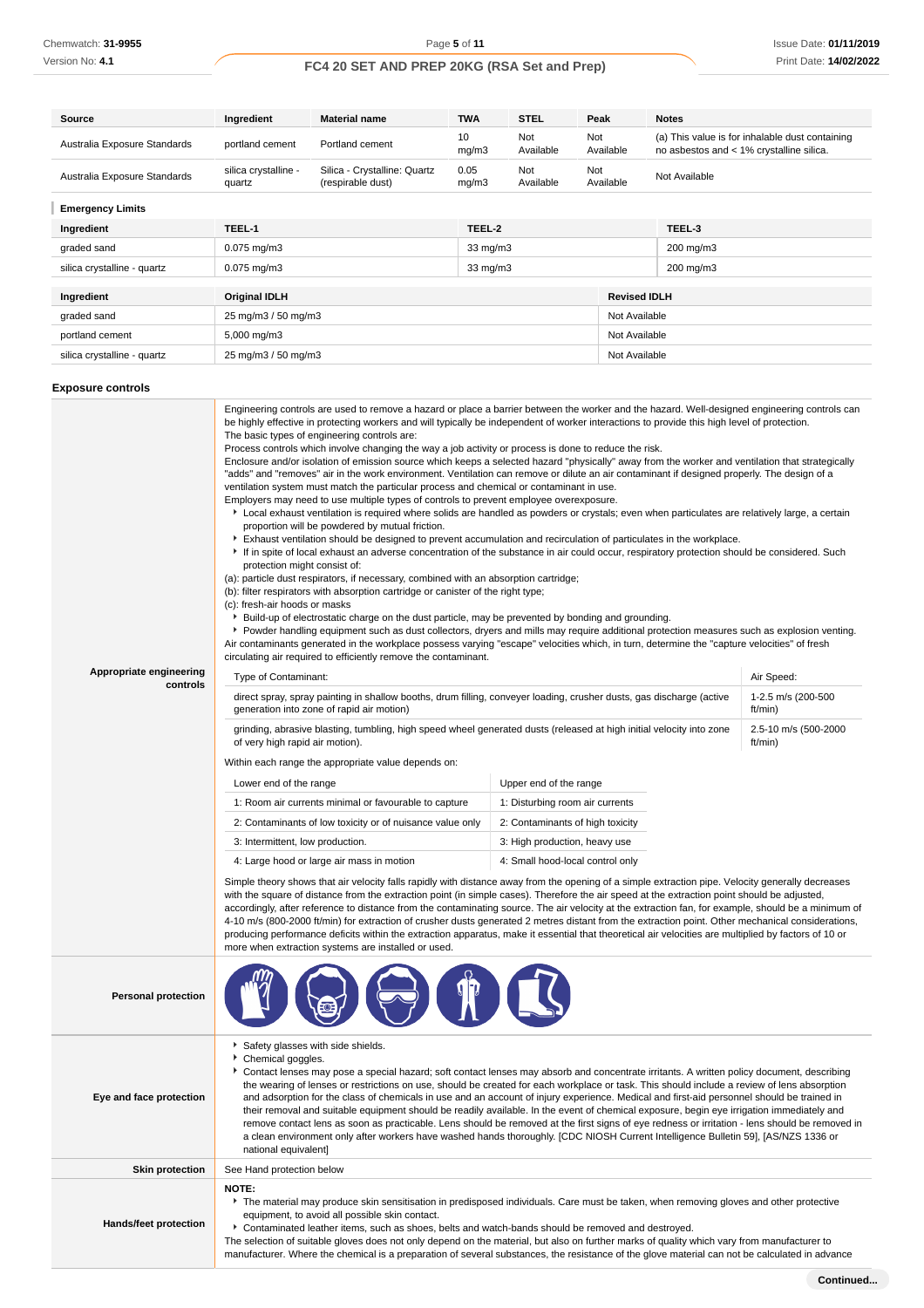|                        | and has therefore to be checked prior to the application.<br>The exact break through time for substances has to be obtained from the manufacturer of the protective gloves and has to be observed when<br>making a final choice.<br>Personal hygiene is a key element of effective hand care. Gloves must only be worn on clean hands. After using gloves, hands should be<br>washed and dried thoroughly. Application of a non-perfumed moisturiser is recommended.<br>Suitability and durability of glove type is dependent on usage. Important factors in the selection of gloves include:<br>frequency and duration of contact,<br>chemical resistance of glove material,<br>· glove thickness and<br>- dexterity<br>Select gloves tested to a relevant standard (e.g. Europe EN 374, US F739, AS/NZS 2161.1 or national equivalent).<br>When prolonged or frequently repeated contact may occur, a glove with a protection class of 5 or higher (breakthrough time greater than 240<br>minutes according to EN 374, AS/NZS 2161.10.1 or national equivalent) is recommended.<br>· When only brief contact is expected, a glove with a protection class of 3 or higher (breakthrough time greater than 60 minutes according to EN<br>374, AS/NZS 2161.10.1 or national equivalent) is recommended.<br>. Some glove polymer types are less affected by movement and this should be taken into account when considering gloves for long-term use.<br>. Contaminated gloves should be replaced.<br>As defined in ASTM F-739-96 in any application, gloves are rated as:<br>. Excellent when breakthrough time > 480 min<br>Good when breakthrough time > 20 min<br>· Fair when breakthrough time < 20 min<br>. Poor when glove material degrades<br>For general applications, gloves with a thickness typically greater than 0.35 mm, are recommended.<br>It should be emphasised that glove thickness is not necessarily a good predictor of glove resistance to a specific chemical, as the permeation<br>efficiency of the glove will be dependent on the exact composition of the glove material. Therefore, glove selection should also be based on<br>consideration of the task requirements and knowledge of breakthrough times.<br>Glove thickness may also vary depending on the glove manufacturer, the glove type and the glove model. Therefore, the manufacturers technical<br>data should always be taken into account to ensure selection of the most appropriate glove for the task.<br>Note: Depending on the activity being conducted, gloves of varying thickness may be required for specific tasks. For example:<br>Thinner gloves (down to 0.1 mm or less) may be required where a high degree of manual dexterity is needed. However, these gloves are only<br>likely to give short duration protection and would normally be just for single use applications, then disposed of.<br>Thicker gloves (up to 3 mm or more) may be required where there is a mechanical (as well as a chemical) risk i.e. where there is abrasion or<br>puncture potential<br>Gloves must only be worn on clean hands. After using gloves, hands should be washed and dried thoroughly. Application of a non-perfumed<br>moisturiser is recommended.<br>▶ Neoprene rubber gloves<br>Experience indicates that the following polymers are suitable as glove materials for protection against undissolved, dry solids, where abrasive<br>particles are not present.<br>polychloroprene.<br>• nitrile rubber.<br>butyl rubber.<br>• fluorocaoutchouc.<br>polyvinyl chloride. |
|------------------------|--------------------------------------------------------------------------------------------------------------------------------------------------------------------------------------------------------------------------------------------------------------------------------------------------------------------------------------------------------------------------------------------------------------------------------------------------------------------------------------------------------------------------------------------------------------------------------------------------------------------------------------------------------------------------------------------------------------------------------------------------------------------------------------------------------------------------------------------------------------------------------------------------------------------------------------------------------------------------------------------------------------------------------------------------------------------------------------------------------------------------------------------------------------------------------------------------------------------------------------------------------------------------------------------------------------------------------------------------------------------------------------------------------------------------------------------------------------------------------------------------------------------------------------------------------------------------------------------------------------------------------------------------------------------------------------------------------------------------------------------------------------------------------------------------------------------------------------------------------------------------------------------------------------------------------------------------------------------------------------------------------------------------------------------------------------------------------------------------------------------------------------------------------------------------------------------------------------------------------------------------------------------------------------------------------------------------------------------------------------------------------------------------------------------------------------------------------------------------------------------------------------------------------------------------------------------------------------------------------------------------------------------------------------------------------------------------------------------------------------------------------------------------------------------------------------------------------------------------------------------------------------------------------------------------------------------------------------------------------------------------------------------------------------------------------------------------------------------------------------------------------------------------------------------------------------------------------------------------------------------------------------------------------------------------------------------------------------------------------------------------------------------------------------------------------------------------------------------------------------------------------------------------------------------------------------------------------|
| <b>Body protection</b> | Gloves should be examined for wear and/ or degradation constantly.<br>See Other protection below                                                                                                                                                                                                                                                                                                                                                                                                                                                                                                                                                                                                                                                                                                                                                                                                                                                                                                                                                                                                                                                                                                                                                                                                                                                                                                                                                                                                                                                                                                                                                                                                                                                                                                                                                                                                                                                                                                                                                                                                                                                                                                                                                                                                                                                                                                                                                                                                                                                                                                                                                                                                                                                                                                                                                                                                                                                                                                                                                                                                                                                                                                                                                                                                                                                                                                                                                                                                                                                                               |
|                        | • Overalls.                                                                                                                                                                                                                                                                                                                                                                                                                                                                                                                                                                                                                                                                                                                                                                                                                                                                                                                                                                                                                                                                                                                                                                                                                                                                                                                                                                                                                                                                                                                                                                                                                                                                                                                                                                                                                                                                                                                                                                                                                                                                                                                                                                                                                                                                                                                                                                                                                                                                                                                                                                                                                                                                                                                                                                                                                                                                                                                                                                                                                                                                                                                                                                                                                                                                                                                                                                                                                                                                                                                                                                    |
| Other protection       | P.V.C apron.<br>Barrier cream.<br>Skin cleansing cream.<br>▶ Eye wash unit.                                                                                                                                                                                                                                                                                                                                                                                                                                                                                                                                                                                                                                                                                                                                                                                                                                                                                                                                                                                                                                                                                                                                                                                                                                                                                                                                                                                                                                                                                                                                                                                                                                                                                                                                                                                                                                                                                                                                                                                                                                                                                                                                                                                                                                                                                                                                                                                                                                                                                                                                                                                                                                                                                                                                                                                                                                                                                                                                                                                                                                                                                                                                                                                                                                                                                                                                                                                                                                                                                                    |

#### **Respiratory protection**

Particulate. (AS/NZS 1716 & 1715, EN 143:2000 & 149:001, ANSI Z88 or national equivalent)

| <b>Required Minimum Protection Factor</b> | <b>Half-Face Respirator</b> | <b>Full-Face Respirator</b> | <b>Powered Air Respirator</b> |
|-------------------------------------------|-----------------------------|-----------------------------|-------------------------------|
| up to $10 \times ES$                      | P <sub>1</sub><br>Air-line* | -<br>-                      | PAPR-P1                       |
| up to $50 \times ES$                      | Air-line**                  | P <sub>2</sub>              | PAPR-P2                       |
| up to $100 \times ES$                     | -                           | P <sub>3</sub>              |                               |
|                                           |                             | Air-line*                   |                               |
| $100 + x ES$                              |                             | Air-line**                  | PAPR-P3                       |

\* - Negative pressure demand \*\* - Continuous flow

A(All classes) = Organic vapours, B AUS or B1 = Acid gasses, B2 = Acid gas or hydrogen cyanide(HCN), B3 = Acid gas or hydrogen cyanide(HCN), E = Sulfur dioxide(SO2), G = Agricultural chemicals, K = Ammonia(NH3), Hg = Mercury, NO = Oxides of nitrogen, MB = Methyl bromide, AX = Low boiling point organic compounds(below 65 degC)

· Respirators may be necessary when engineering and administrative controls do not adequately prevent exposures.

· The decision to use respiratory protection should be based on professional judgment that takes into account toxicity information, exposure measurement data, and frequency and likelihood of the worker's exposure - ensure users are not subject to high thermal loads which may result in heat stress or distress due to personal protective equipment (powered, positive flow, full face apparatus may be an option).

· Published occupational exposure limits, where they exist, will assist in determining the adequacy of the selected respiratory protection. These may be government mandated or vendor recommended.

· Certified respirators will be useful for protecting workers from inhalation of particulates when properly selected and fit tested as part of a complete respiratory protection program. · Where protection from nuisance levels of dusts are desired, use type N95 (US) or type P1 (EN143) dust masks. Use respirators and components tested and approved under appropriate government standards such as NIOSH (US) or CEN (EU)

· Use approved positive flow mask if significant quantities of dust becomes airborne.

· Try to avoid creating dust conditions.

### **SECTION 9 Physical and chemical properties**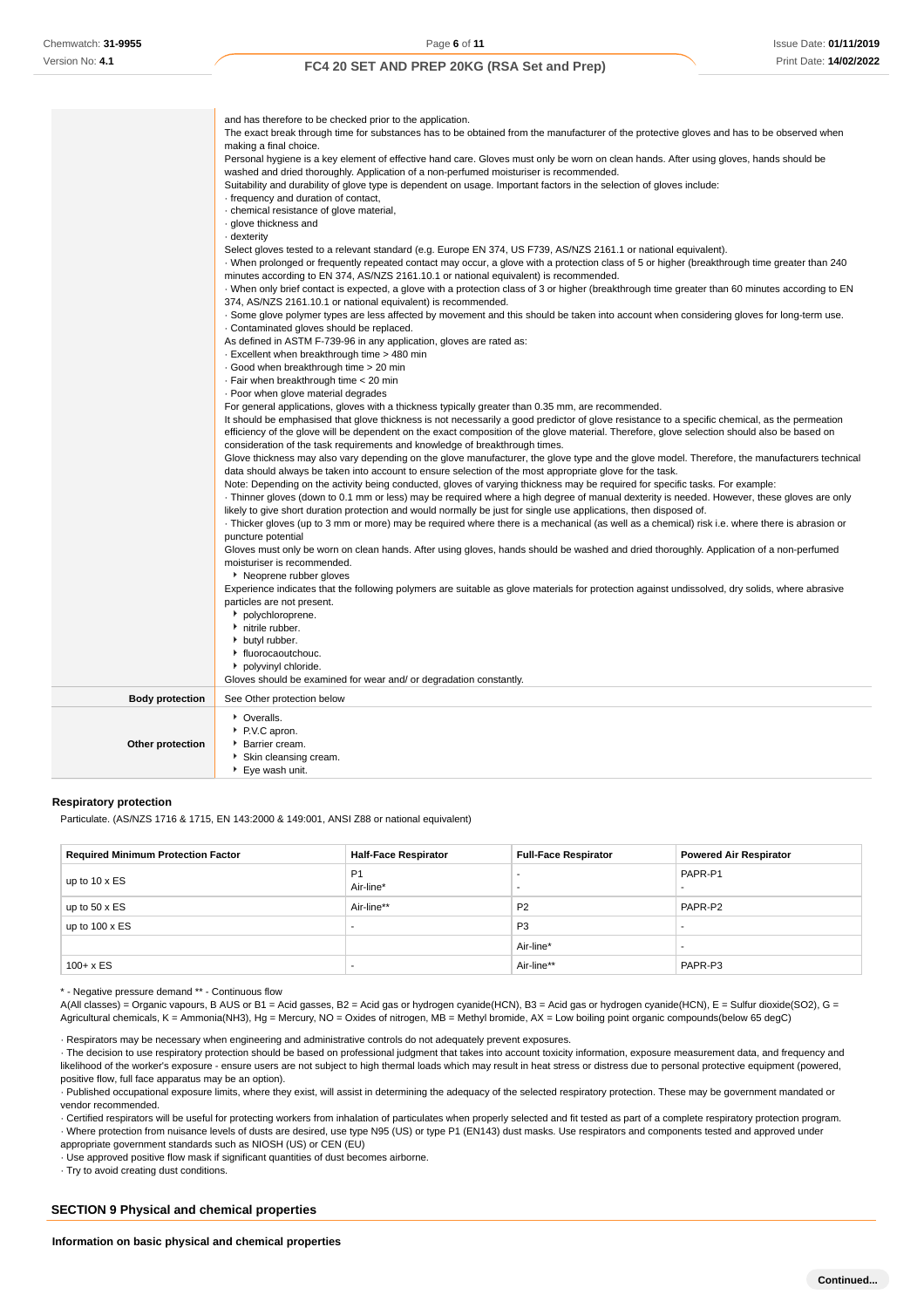| Appearance                                      | Grey cement coloured free flowing powder; insoluble in water but reacts slowly with water to cure. |                                            |                |  |  |
|-------------------------------------------------|----------------------------------------------------------------------------------------------------|--------------------------------------------|----------------|--|--|
|                                                 | <b>Divided Solid</b>                                                                               |                                            |                |  |  |
| <b>Physical state</b>                           |                                                                                                    | Relative density (Water = 1)               | $-1.3$ (bulk)  |  |  |
| Odour                                           | Not Available                                                                                      | Partition coefficient n-octanol<br>/ water | Not Available  |  |  |
| <b>Odour threshold</b>                          | Not Available                                                                                      | Auto-ignition temperature (°C)             | Not Available  |  |  |
| pH (as supplied)                                | Not Available                                                                                      | <b>Decomposition temperature</b>           | Not Available  |  |  |
| Melting point / freezing point<br>(°C)          | Not Available                                                                                      | Viscosity (cSt)                            | Not Available  |  |  |
| Initial boiling point and boiling<br>range (°C) | Not Available                                                                                      | Molecular weight (g/mol)                   | Not Applicable |  |  |
| Flash point (°C)                                | Not Available                                                                                      | <b>Taste</b>                               | Not Available  |  |  |
| <b>Evaporation rate</b>                         | Not Available                                                                                      | <b>Explosive properties</b>                | Not Available  |  |  |
| Flammability                                    | Not Available                                                                                      | <b>Oxidising properties</b>                | Not Available  |  |  |
| Upper Explosive Limit (%)                       | Not Available                                                                                      | Surface Tension (dyn/cm or<br>mN/m         | Not Applicable |  |  |
| Lower Explosive Limit (%)                       | Not Available                                                                                      | <b>Volatile Component (%vol)</b>           | Not Available  |  |  |
| Vapour pressure (kPa)                           | Not Available                                                                                      | Gas group                                  | Not Available  |  |  |
| Solubility in water                             | Reacts                                                                                             | pH as a solution (Not<br>Available%)       | Not Available  |  |  |
| Vapour density (Air = 1)                        | Not Available                                                                                      | VOC g/L                                    | Not Available  |  |  |

## **SECTION 10 Stability and reactivity**

| Reactivity                                 | See section 7                                                                                                                        |
|--------------------------------------------|--------------------------------------------------------------------------------------------------------------------------------------|
| <b>Chemical stability</b>                  | • Unstable in the presence of incompatible materials.<br>▶ Product is considered stable.<br>Hazardous polymerisation will not occur. |
| Possibility of hazardous<br>reactions      | See section 7                                                                                                                        |
| <b>Conditions to avoid</b>                 | See section 7                                                                                                                        |
| Incompatible materials                     | See section 7                                                                                                                        |
| <b>Hazardous decomposition</b><br>products | See section 5                                                                                                                        |

## **SECTION 11 Toxicological information**

## **Information on toxicological effects**

| Inhaled             | The material can cause respiratory irritation in some persons. The body's response to such irritation can cause further lung damage.<br>Inhalation of dusts, generated by the material during the course of normal handling, may be damaging to the health of the individual.<br>Inhalation may result in ulcers or sores of the lining of the nose (nasal mucosa), and lung damage.<br>Persons with impaired respiratory function, airway diseases and conditions such as emphysema or chronic bronchitis, may incur further disability<br>if excessive concentrations of particulate are inhaled.<br>If prior damage to the circulatory or nervous systems has occurred or if kidney damage has been sustained, proper screenings should be<br>conducted on individuals who may be exposed to further risk if handling and use of the material result in excessive exposures.<br>Effects on lungs are significantly enhanced in the presence of respirable particles.                                                                                                                                                                                                                                                                                                                                                                                                                                                                                                                                                                                                                                                                                                                                                  |
|---------------------|--------------------------------------------------------------------------------------------------------------------------------------------------------------------------------------------------------------------------------------------------------------------------------------------------------------------------------------------------------------------------------------------------------------------------------------------------------------------------------------------------------------------------------------------------------------------------------------------------------------------------------------------------------------------------------------------------------------------------------------------------------------------------------------------------------------------------------------------------------------------------------------------------------------------------------------------------------------------------------------------------------------------------------------------------------------------------------------------------------------------------------------------------------------------------------------------------------------------------------------------------------------------------------------------------------------------------------------------------------------------------------------------------------------------------------------------------------------------------------------------------------------------------------------------------------------------------------------------------------------------------------------------------------------------------------------------------------------------------|
| Ingestion           | Accidental ingestion of the material may be damaging to the health of the individual.<br>Not normally a hazard due to the physical form of product. The material is a physical irritant to the gastro-intestinal tract                                                                                                                                                                                                                                                                                                                                                                                                                                                                                                                                                                                                                                                                                                                                                                                                                                                                                                                                                                                                                                                                                                                                                                                                                                                                                                                                                                                                                                                                                                   |
| <b>Skin Contact</b> | This material can cause inflammation of the skin on contact in some persons.<br>The material may accentuate any pre-existing dermatitis condition<br>Four students received severe hand burns whilst making moulds of their hands with dental plaster substituted for Plaster of Paris. The dental<br>plaster known as "Stone" was a special form of calcium sulfate hemihydrate containing alpha-hemihydrate crystals that provide high compression<br>strength to the moulds. Beta-hemihydrate (normal Plaster of Paris) does not cause skin burns in similar circumstances.<br>Handling wet cement can cause dermatitis. Cement when wet is quite alkaline and this alkali action on the skin contributes strongly to cement<br>contact dermatitis since it may cause drying and defatting of the skin which is followed by hardening, cracking, lesions developing, possible<br>infections of lesions and penetration by soluble salts.<br>Skin contact may result in severe irritation particularly to broken skin. Ulceration known as "chrome ulcers" may develop. Chrome ulcers and skin<br>cancer are significantly related.<br>Open cuts, abraded or irritated skin should not be exposed to this material<br>Entry into the blood-stream, through, for example, cuts, abrasions or lesions, may produce systemic injury with harmful effects. Examine the skin<br>prior to the use of the material and ensure that any external damage is suitably protected.                                                                                                                                                                                                                                                 |
| Eye                 | This material can cause eye irritation and damage in some persons.                                                                                                                                                                                                                                                                                                                                                                                                                                                                                                                                                                                                                                                                                                                                                                                                                                                                                                                                                                                                                                                                                                                                                                                                                                                                                                                                                                                                                                                                                                                                                                                                                                                       |
| <b>Chronic</b>      | Studies show that inhaling this substance for over a long period (e.g. in an occupational setting) may increase the risk of cancer.<br>Skin contact with the material is more likely to cause a sensitisation reaction in some persons compared to the general population.<br>Substance accumulation, in the human body, may occur and may cause some concern following repeated or long-term occupational exposure.<br>Red blood cells and rabbit alveolar macrophages exposed to calcium silicate insulation materials in vitro showed haemolysis in one study but not<br>in another. Both studies showed the substance to be more cytotoxic than titanium dioxide but less toxic than asbestos.<br>In a small cohort mortality study of workers in a wollastonite quarry, the observed number of deaths from all cancers combined and lung cancer<br>were lower than expected. Wollastonite is a calcium inosilicate mineral (CaSiO3). In some cases, small amounts of iron (Fe), and manganese<br>(Mn), and lesser amounts of magnesium (Mg) substitute for calcium (Ca) in the mineral formulae (e.g., rhodonite)<br>In an inhalation study in rats no increase in tumour incidence was observed but the number of fibres with lengths exceeding 5 um and a diameter<br>of less than 3 um was relatively low. Four grades of wollastonite of different fibre size were tested for carcinogenicity in one experiment in rats by<br>intrapleural implantation. There was no information on the purity of the four samples used. A slight increase in the incidence of pleural sarcomas<br>was observed with three grades, all of which contained fibres greater than 4 um in length and less than 0.5 um in diameter. |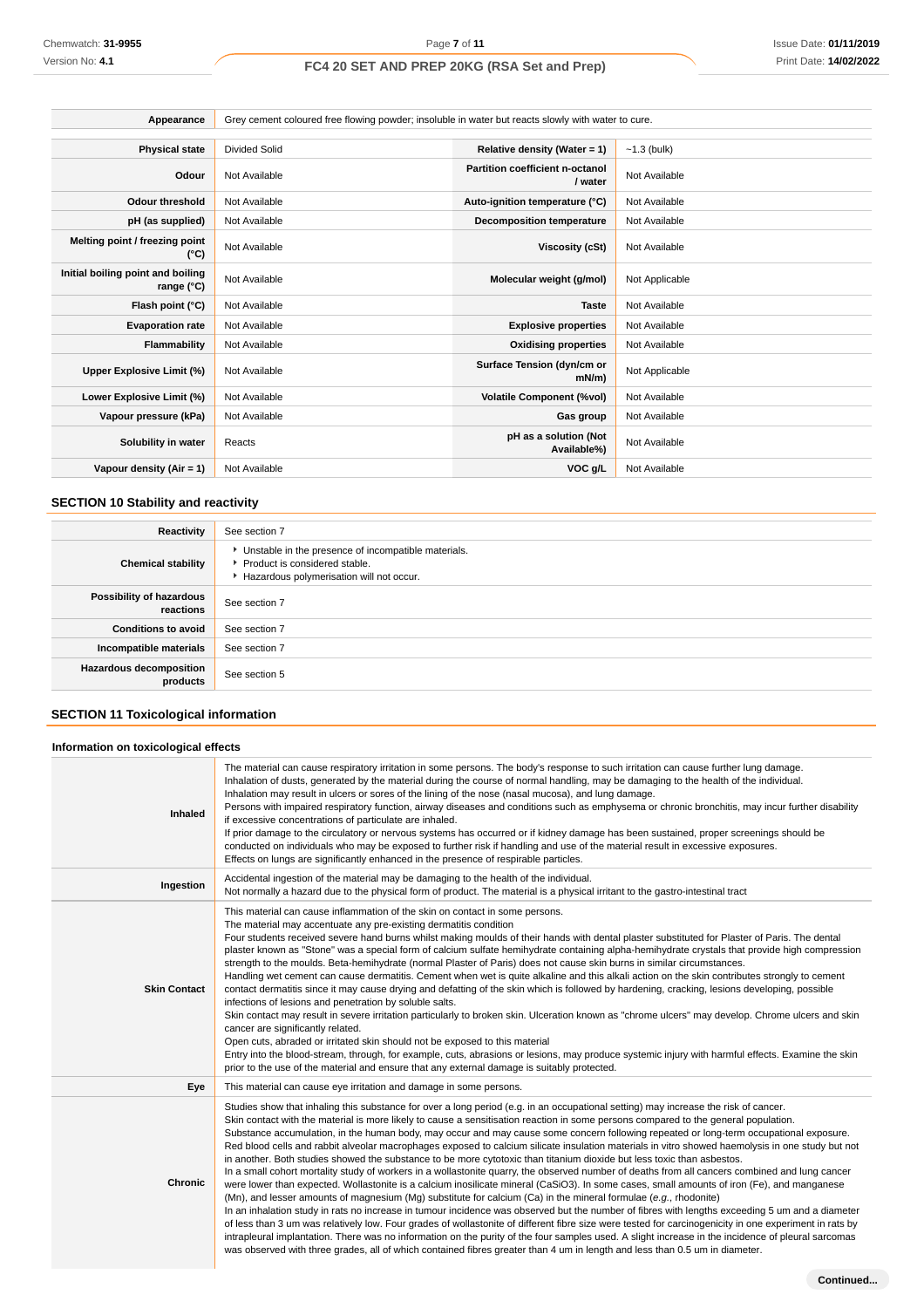| tissue reaction. This may or may not be reversible.                                                                                                                                                                                                                                                                                                                                                          |
|--------------------------------------------------------------------------------------------------------------------------------------------------------------------------------------------------------------------------------------------------------------------------------------------------------------------------------------------------------------------------------------------------------------|
| Removing workers from the possibility of further exposure to dust generally stops the progress of lung abnormalities. When there is high potential<br>for worker exposure, examinations at regular period with emphasis on lung function should be performed.<br>Inhaling dust over an extended number of years may cause pneumoconiosis, which is the accumulation of dusts in the lungs and the subsequent |
| the lung cavity).                                                                                                                                                                                                                                                                                                                                                                                            |
| As the disease progresses, the cough produces stringy phlegm, vital capacity decreases further, and shortness of breath becomes more severe.<br>Other signs or symptoms include changed breath sounds, reduced oxygen uptake during exercise, emphysema and rarely, pneumothorax (air in                                                                                                                     |
| pneumoconiosis may include a progressive dry cough, shortness of breath on exertion, increased chest expansion, weakness and weight loss.                                                                                                                                                                                                                                                                    |
| a condition known as pneumoconiosis, which is the lodgement of any inhaled dusts in the lung, irrespective of the effect. This is particularly true<br>when a significant number of particles less than 0.5 microns (1/50000 inch) are present. Lung shadows are seen in the X-ray. Symptoms of                                                                                                              |
| include decreased vital lung capacity and chest infections. Repeated exposures in the workplace to high levels of fine-divided dusts may produce                                                                                                                                                                                                                                                             |
| Chun-Yuh et al; Journal of Toxicology and Environmental Health 49: 581-588, 1996<br>Overexposure to the breathable dust may cause coughing, wheezing, difficulty in breathing and impaired lung function. Chronic symptoms may                                                                                                                                                                               |
| capacity.                                                                                                                                                                                                                                                                                                                                                                                                    |
| occupational exposure to Portland cement dust may lead to a higher incidence of chronic respiratory symptoms and a reduction of ventilatory                                                                                                                                                                                                                                                                  |
| plants, with at least 5 years of exposure (1). This group had a significantly lowered mean forced vital capacity (FCV), forced expiratory volume at<br>1 s (FEV1) and forced expiratory flows after exhalation of 50% and 75% of the vital capacity (FEF50, FEF75). The data suggests that                                                                                                                   |
| Respiratory symptoms and ventilatory function were studied in a group of 591 male Portland cement workers employed in four Taiwanese cement                                                                                                                                                                                                                                                                  |
| dust-induced bronchitis with chronic bronchitis reported in 17% of a group occupationally exposed to high dust levels.                                                                                                                                                                                                                                                                                       |
| Repeated, prolonged severe inhalation exposure may cause pulmonary oedema and rarely, pulmonary fibrosis. Workers may also suffer from                                                                                                                                                                                                                                                                       |
| Sensitisation to chromium may be the leading cause of nickel and cobalt sensitivity and the high alkalinity of cement is an important factor in<br>cement dermatoses [ILO].                                                                                                                                                                                                                                  |
| Cement eczema may be due to chromium in feed stocks or contamination from materials of construction used in processing the cement.                                                                                                                                                                                                                                                                           |
| highly alkaline mixtures may cause localised necrosis.                                                                                                                                                                                                                                                                                                                                                       |
| penetrate intact skin. Cement dermatitis can be characterised by fissures, eczematous rash, dystrophic nails, and dry skin; acute contact with                                                                                                                                                                                                                                                               |
| Cement contact dermatitis (CCD) may occur when contact shows an allergic response, which may progress to sensitisation. Sensitisation is due<br>to soluble chromates (chromate compounds) present in trace amounts in some cements and cement products. Soluble chromates readily                                                                                                                            |
| various forms of asbestos. A two-year inhalation study in rats at one dose showed no significant inflammation or fibrosis                                                                                                                                                                                                                                                                                    |
| animal studies have demonstrated that wollastonite fibres have low biopersistence and induce a transient inflammatory response compared to                                                                                                                                                                                                                                                                   |
| Evidence from wollastonite miners suggests that occupational exposure can cause impaired respiratory function and pneumoconiosis. However                                                                                                                                                                                                                                                                    |
| abdominal tumours were found.                                                                                                                                                                                                                                                                                                                                                                                |
| In two studies by intraperitoneal injection in rats using wollastonite with median fibre lengths of 8.1 um and 5.6 um respectively, no intra-                                                                                                                                                                                                                                                                |

| FC4 20 SET AND PREP 20KG<br>(RSA Set and Prep) | <b>TOXICITY</b>                                                                                                                                                                                                                 | <b>IRRITATION</b> |
|------------------------------------------------|---------------------------------------------------------------------------------------------------------------------------------------------------------------------------------------------------------------------------------|-------------------|
|                                                | Not Available                                                                                                                                                                                                                   | Not Available     |
|                                                | <b>TOXICITY</b>                                                                                                                                                                                                                 | <b>IRRITATION</b> |
| graded sand                                    | Oral (Rat) LD50; 500 mg/kg <sup>[2]</sup>                                                                                                                                                                                       | Not Available     |
| portland cement                                | <b>TOXICITY</b>                                                                                                                                                                                                                 | <b>IRRITATION</b> |
|                                                | Not Available                                                                                                                                                                                                                   | Not Available     |
|                                                | <b>TOXICITY</b>                                                                                                                                                                                                                 | <b>IRRITATION</b> |
| silica crystalline - quartz                    |                                                                                                                                                                                                                                 |                   |
|                                                | Oral (Rat) LD50; 500 mg/kg <sup>[2]</sup>                                                                                                                                                                                       | Not Available     |
| Legend:                                        | 1. Value obtained from Europe ECHA Registered Substances - Acute toxicity 2.* Value obtained from manufacturer's SDS. Unless otherwise<br>specified data extracted from RTECS - Register of Toxic Effect of chemical Substances |                   |

| <b>PORTLAND CEMENT</b>                                                                      | The following information refers to contact allergens as a group and may not be specific to this product.<br>Contact allergies quickly manifest themselves as contact eczema, more rarely as urticaria or Quincke's oedema. The pathogenesis of contact<br>eczema involves a cell-mediated (T lymphocytes) immune reaction of the delayed type. Other allergic skin reactions, e.g. contact urticaria,<br>involve antibody-mediated immune reactions. The significance of the contact allergen is not simply determined by its sensitisation potential: the<br>distribution of the substance and the opportunities for contact with it are equally important. A weakly sensitising substance which is widely<br>distributed can be a more important allergen than one with stronger sensitising potential with which few individuals come into contact. From a<br>clinical point of view, substances are noteworthy if they produce an allergic test reaction in more than 1% of the persons tested.<br>Asthma-like symptoms may continue for months or even years after exposure to the material ends. This may be due to a non-allergic condition<br>known as reactive airways dysfunction syndrome (RADS) which can occur after exposure to high levels of highly irritating compound. Main<br>criteria for diagnosing RADS include the absence of previous airways disease in a non-atopic individual, with sudden onset of persistent<br>asthma-like symptoms within minutes to hours of a documented exposure to the irritant. Other criteria for diagnosis of RADS include a reversible<br>airflow pattern on lung function tests, moderate to severe bronchial hyperreactivity on methacholine challenge testing, and the lack of minimal<br>lymphocytic inflammation, without eosinophilia. RADS (or asthma) following an irritating inhalation is an infrequent disorder with rates related to<br>the concentration of and duration of exposure to the irritating substance. On the other hand, industrial bronchitis is a disorder that occurs as a<br>result of exposure due to high concentrations of irritating substance (often particles) and is completely reversible after exposure ceases. The<br>disorder is characterized by difficulty breathing, cough and mucus production. |   |  |
|---------------------------------------------------------------------------------------------|-----------------------------------------------------------------------------------------------------------------------------------------------------------------------------------------------------------------------------------------------------------------------------------------------------------------------------------------------------------------------------------------------------------------------------------------------------------------------------------------------------------------------------------------------------------------------------------------------------------------------------------------------------------------------------------------------------------------------------------------------------------------------------------------------------------------------------------------------------------------------------------------------------------------------------------------------------------------------------------------------------------------------------------------------------------------------------------------------------------------------------------------------------------------------------------------------------------------------------------------------------------------------------------------------------------------------------------------------------------------------------------------------------------------------------------------------------------------------------------------------------------------------------------------------------------------------------------------------------------------------------------------------------------------------------------------------------------------------------------------------------------------------------------------------------------------------------------------------------------------------------------------------------------------------------------------------------------------------------------------------------------------------------------------------------------------------------------------------------------------------------------------------------------------------------------------------------------------------------------------------------------------------------------------------------|---|--|
| SILICA CRYSTALLINE -<br><b>QUARTZ</b><br><b>GRADED SAND &amp; PORTLAND</b><br><b>CEMENT</b> | WARNING: For inhalation exposure ONLY: This substance has been classified by the IARC as Group 1: CARCINOGENIC TO HUMANS<br>The International Agency for Research on Cancer (IARC) has classified occupational exposures to respirable (<5 um) crystalline silica as being<br>carcinogenic to humans. This classification is based on what IARC considered sufficient evidence from epidemiological studies of humans for<br>the carcinogenicity of inhaled silica in the forms of quartz and cristobalite. Crystalline silica is also known to cause silicosis, a non-cancerous lung<br>disease.<br>Intermittent exposure produces; focal fibrosis, (pneumoconiosis), cough, dyspnoea, liver tumours.<br>* Millions of particles per cubic foot (based on impinger samples counted by light field techniques).<br>NOTE: the physical nature of quartz in the product determines whether it is likely to present a chronic health problem. To be a hazard the<br>material must enter the breathing zone as respirable particles.<br>No significant acute toxicological data identified in literature search.                                                                                                                                                                                                                                                                                                                                                                                                                                                                                                                                                                                                                                                                                                                                                                                                                                                                                                                                                                                                                                                                                                                                                                                        |   |  |
|                                                                                             |                                                                                                                                                                                                                                                                                                                                                                                                                                                                                                                                                                                                                                                                                                                                                                                                                                                                                                                                                                                                                                                                                                                                                                                                                                                                                                                                                                                                                                                                                                                                                                                                                                                                                                                                                                                                                                                                                                                                                                                                                                                                                                                                                                                                                                                                                                     |   |  |
| <b>Acute Toxicity</b>                                                                       | ×<br>Carcinogenicity                                                                                                                                                                                                                                                                                                                                                                                                                                                                                                                                                                                                                                                                                                                                                                                                                                                                                                                                                                                                                                                                                                                                                                                                                                                                                                                                                                                                                                                                                                                                                                                                                                                                                                                                                                                                                                                                                                                                                                                                                                                                                                                                                                                                                                                                                | ✔ |  |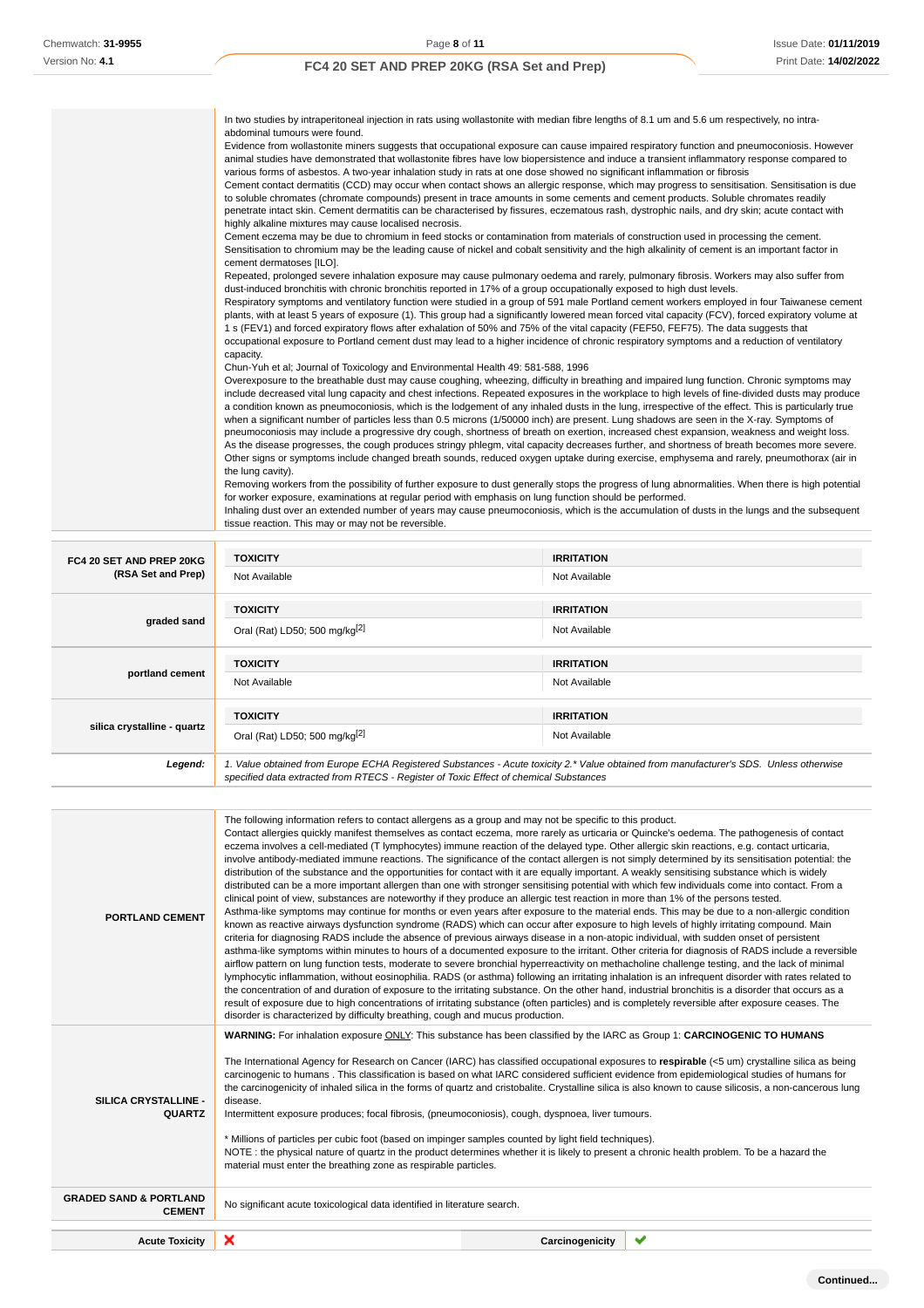| <b>Skin Irritation/Corrosion</b>            | $\checkmark$ | Reproductivity                  |                                                                                                    |
|---------------------------------------------|--------------|---------------------------------|----------------------------------------------------------------------------------------------------|
| <b>Serious Eye Damage/Irritation</b>        | $\checkmark$ | <b>STOT - Single Exposure</b>   | $\sim$                                                                                             |
| <b>Respiratory or Skin</b><br>sensitisation |              | <b>STOT - Repeated Exposure</b> | ◠                                                                                                  |
| <b>Mutagenicity</b>                         | ж            | <b>Aspiration Hazard</b>        | х                                                                                                  |
|                                             |              | Legend:                         | $\blacktriangleright$ - Data either not available or does not fill the criteria for classification |

– Data available to make classification

## **SECTION 12 Ecological information**

## **Toxicity**

| FC4 20 SET AND PREP 20KG<br>(RSA Set and Prep) | Endpoint                                                                                                                                                                                                                                                                                                                       | <b>Test Duration (hr)</b> | <b>Species</b> | Value            | <b>Source</b>    |
|------------------------------------------------|--------------------------------------------------------------------------------------------------------------------------------------------------------------------------------------------------------------------------------------------------------------------------------------------------------------------------------|---------------------------|----------------|------------------|------------------|
|                                                | Not<br>Available                                                                                                                                                                                                                                                                                                               | Not Available             | Not Available  | Not<br>Available | Not<br>Available |
|                                                | Endpoint                                                                                                                                                                                                                                                                                                                       | <b>Test Duration (hr)</b> | <b>Species</b> | Value            | Source           |
| graded sand                                    | Not<br>Available                                                                                                                                                                                                                                                                                                               | Not Available             | Not Available  | Not<br>Available | Not<br>Available |
| portland cement                                | Endpoint                                                                                                                                                                                                                                                                                                                       | <b>Test Duration (hr)</b> | <b>Species</b> | Value            | Source           |
|                                                | Not<br>Available                                                                                                                                                                                                                                                                                                               | Not Available             | Not Available  | Not<br>Available | Not<br>Available |
|                                                | Endpoint                                                                                                                                                                                                                                                                                                                       | <b>Test Duration (hr)</b> | <b>Species</b> | Value            | Source           |
| silica crystalline - quartz                    | Not<br>Available                                                                                                                                                                                                                                                                                                               | Not Available             | Not Available  | Not<br>Available | Not<br>Available |
| Legend:                                        | Extracted from 1. IUCLID Toxicity Data 2. Europe ECHA Registered Substances - Ecotoxicological Information - Aquatic Toxicity 4. US EPA,<br>Ecotox database - Aquatic Toxicity Data 5. ECETOC Aquatic Hazard Assessment Data 6. NITE (Japan) - Bioconcentration Data 7. METI (Japan)<br>- Bioconcentration Data 8. Vendor Data |                           |                |                  |                  |

#### **DO NOT** discharge into sewer or waterways.

# **Persistence and degradability Ingredient Persistence: Water/Soil Persistence: Air** No Data available for all ingredients No Data available for all ingredients

## **Bioaccumulative potential**

| Ingredient       | <b>Bioaccumulation</b>                |
|------------------|---------------------------------------|
|                  | No Data available for all ingredients |
| Mobility in soil |                                       |
| Ingredient       | <b>Mobility</b>                       |
|                  | No Data available for all ingredients |

## **SECTION 13 Disposal considerations**

| Containers may still present a chemical hazard/ danger when empty.<br>▶ Return to supplier for reuse/ recycling if possible.<br>Otherwise:<br>If container can not be cleaned sufficiently well to ensure that residuals do not remain or if the container cannot be used to store the same<br>product, then puncture containers, to prevent re-use, and bury at an authorised landfill.<br>▶ Where possible retain label warnings and SDS and observe all notices pertaining to the product.<br>Legislation addressing waste disposal requirements may differ by country, state and/ or territory. Each user must refer to laws operating in their<br>area. In some areas, certain wastes must be tracked.<br>A Hierarchy of Controls seems to be common - the user should investigate:<br>▶ Reduction<br>Product / Packaging disposal<br><sup>•</sup> Reuse<br>Recycling<br>Disposal (if all else fails)<br>This material may be recycled if unused, or if it has not been contaminated so as to make it unsuitable for its intended use. Shelf life<br>considerations should also be applied in making decisions of this type. Note that properties of a material may change in use, and recycling or<br>reuse may not always be appropriate. In most instances the supplier of the material should be consulted.<br>DO NOT allow wash water from cleaning or process equipment to enter drains.<br>It may be necessary to collect all wash water for treatment before disposal. | Waste treatment methods |                                                                                                                   |
|-------------------------------------------------------------------------------------------------------------------------------------------------------------------------------------------------------------------------------------------------------------------------------------------------------------------------------------------------------------------------------------------------------------------------------------------------------------------------------------------------------------------------------------------------------------------------------------------------------------------------------------------------------------------------------------------------------------------------------------------------------------------------------------------------------------------------------------------------------------------------------------------------------------------------------------------------------------------------------------------------------------------------------------------------------------------------------------------------------------------------------------------------------------------------------------------------------------------------------------------------------------------------------------------------------------------------------------------------------------------------------------------------------------------------------------------------------------------------------------|-------------------------|-------------------------------------------------------------------------------------------------------------------|
| ▶ Where in doubt contact the responsible authority.                                                                                                                                                                                                                                                                                                                                                                                                                                                                                                                                                                                                                                                                                                                                                                                                                                                                                                                                                                                                                                                                                                                                                                                                                                                                                                                                                                                                                                 |                         | In all cases disposal to sewer may be subject to local laws and regulations and these should be considered first. |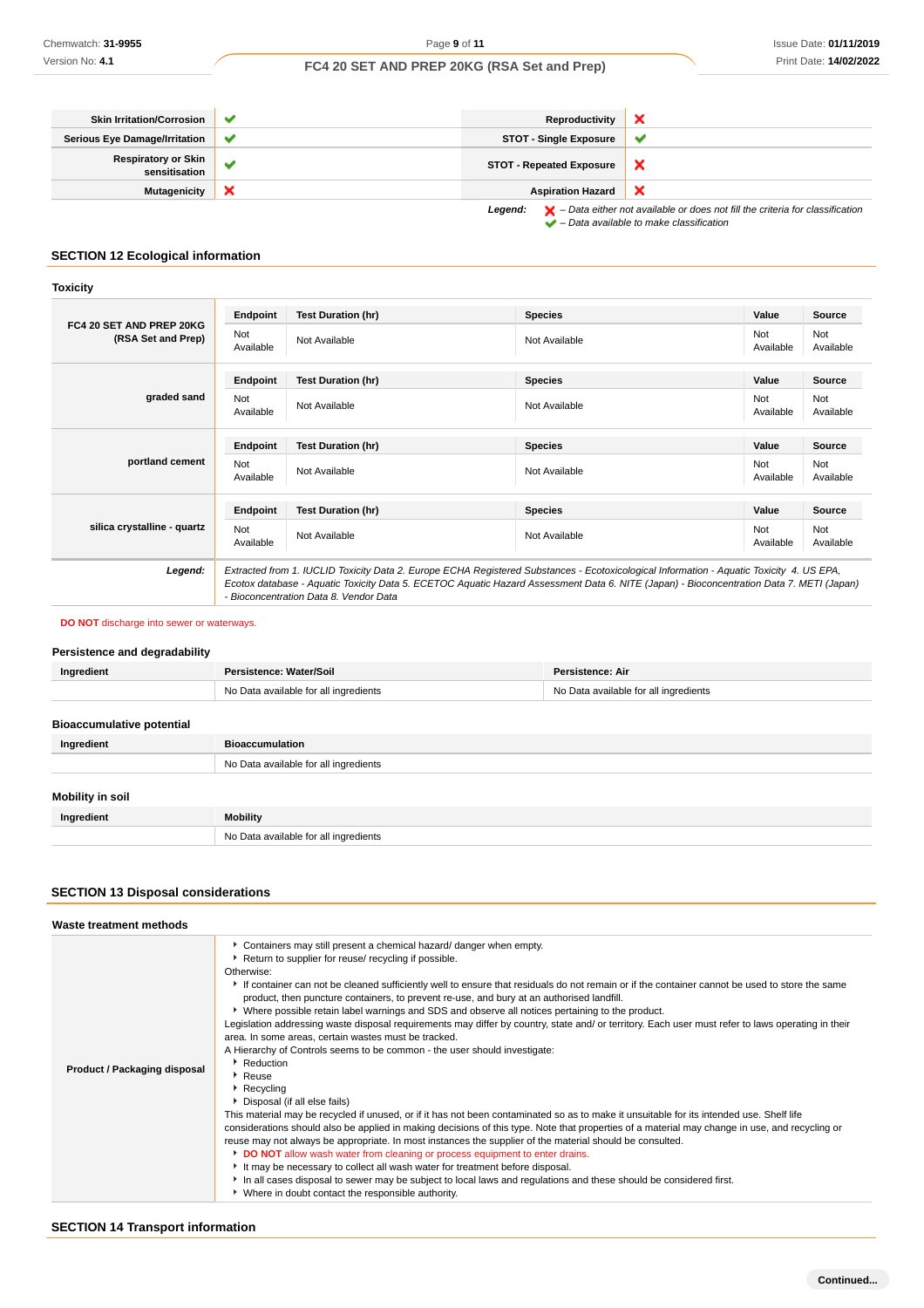#### **Labels Required**

| NC.<br>$\sim$ |
|---------------|
|               |

## **Land transport (ADG): NOT REGULATED FOR TRANSPORT OF DANGEROUS GOODS**

#### **Air transport (ICAO-IATA / DGR): NOT REGULATED FOR TRANSPORT OF DANGEROUS GOODS**

### **Sea transport (IMDG-Code / GGVSee): NOT REGULATED FOR TRANSPORT OF DANGEROUS GOODS**

**Transport in bulk according to Annex II of MARPOL and the IBC code**

Not Applicable

#### **Transport in bulk in accordance with MARPOL Annex V and the IMSBC Code**

| <b>Product name</b>         | Group         |
|-----------------------------|---------------|
| graded sand                 | Not Available |
| portland cement             | Not Available |
| silica crystalline - quartz | Not Available |
|                             |               |

#### **Transport in bulk in accordance with the ICG Code**

| <b>Product name</b>         | <b>Ship Type</b> |
|-----------------------------|------------------|
| graded sand                 | Not Available    |
| portland cement             | Not Available    |
| silica crystalline - quartz | Not Available    |

### **SECTION 15 Regulatory information**

#### **Safety, health and environmental regulations / legislation specific for the substance or mixture**

#### **graded sand is found on the following regulatory lists**

| Australia Hazardous Chemical Information System (HCIS) - Hazardous Chemicals                                              | Chemical Footprint Project - Chemicals of High Concern List                                                                        |
|---------------------------------------------------------------------------------------------------------------------------|------------------------------------------------------------------------------------------------------------------------------------|
| Australia Model Work Health and Safety Regulations - Hazardous chemicals (other<br>than lead) requiring health monitoring | International Agency for Research on Cancer (IARC) - Agents Classified by the IARC<br>Monographs                                   |
| Australian Inventory of Industrial Chemicals (AIIC)                                                                       | International Agency for Research on Cancer (IARC) - Agents Classified by the IARC<br>Monographs - Group 1: Carcinogenic to humans |
| portland cement is found on the following regulatory lists                                                                |                                                                                                                                    |

Australian Inventory of Industrial Chemicals (AIIC)

#### **silica crystalline - quartz is found on the following regulatory lists**

Australia Hazardous Chemical Information System (HCIS) - Hazardous Chemicals Australia Model Work Health and Safety Regulations - Hazardous chemicals (other than lead) requiring health monitoring

Australian Inventory of Industrial Chemicals (AIIC)

Chemical Footprint Project - Chemicals of High Concern List International Agency for Research on Cancer (IARC) - Agents Classified by the IARC Monographs

International Agency for Research on Cancer (IARC) - Agents Classified by the IARC Monographs - Group 1: Carcinogenic to humans

#### **National Inventory Status**

| <b>National Inventory</b>                          | <b>Status</b>                                                                                                                                                                                     |  |  |
|----------------------------------------------------|---------------------------------------------------------------------------------------------------------------------------------------------------------------------------------------------------|--|--|
| Australia - AIIC / Australia<br>Non-Industrial Use | Yes                                                                                                                                                                                               |  |  |
| Canada - DSL                                       | Yes                                                                                                                                                                                               |  |  |
| Canada - NDSL                                      | No (graded sand; portland cement; silica crystalline - quartz)                                                                                                                                    |  |  |
| China - IECSC                                      | Yes                                                                                                                                                                                               |  |  |
| Europe - EINEC / ELINCS / NLP                      | Yes                                                                                                                                                                                               |  |  |
| Japan - ENCS                                       | No (portland cement)                                                                                                                                                                              |  |  |
| Korea - KECI                                       | Yes                                                                                                                                                                                               |  |  |
| New Zealand - NZIoC                                | Yes                                                                                                                                                                                               |  |  |
| Philippines - PICCS                                | No (portland cement)                                                                                                                                                                              |  |  |
| USA - TSCA                                         | Yes                                                                                                                                                                                               |  |  |
| Taiwan - TCSI                                      | Yes                                                                                                                                                                                               |  |  |
| Mexico - INSQ                                      | Yes                                                                                                                                                                                               |  |  |
| Vietnam - NCI                                      | Yes                                                                                                                                                                                               |  |  |
| Russia - FBEPH                                     | Yes                                                                                                                                                                                               |  |  |
| Legend:                                            | Yes = All CAS declared ingredients are on the inventory<br>No = One or more of the CAS listed ingredients are not on the inventory. These ingredients may be exempt or will require registration. |  |  |

#### **SECTION 16 Other information**

| ገ1.                   |
|-----------------------|
| $3^{\prime}$<br>04/04 |